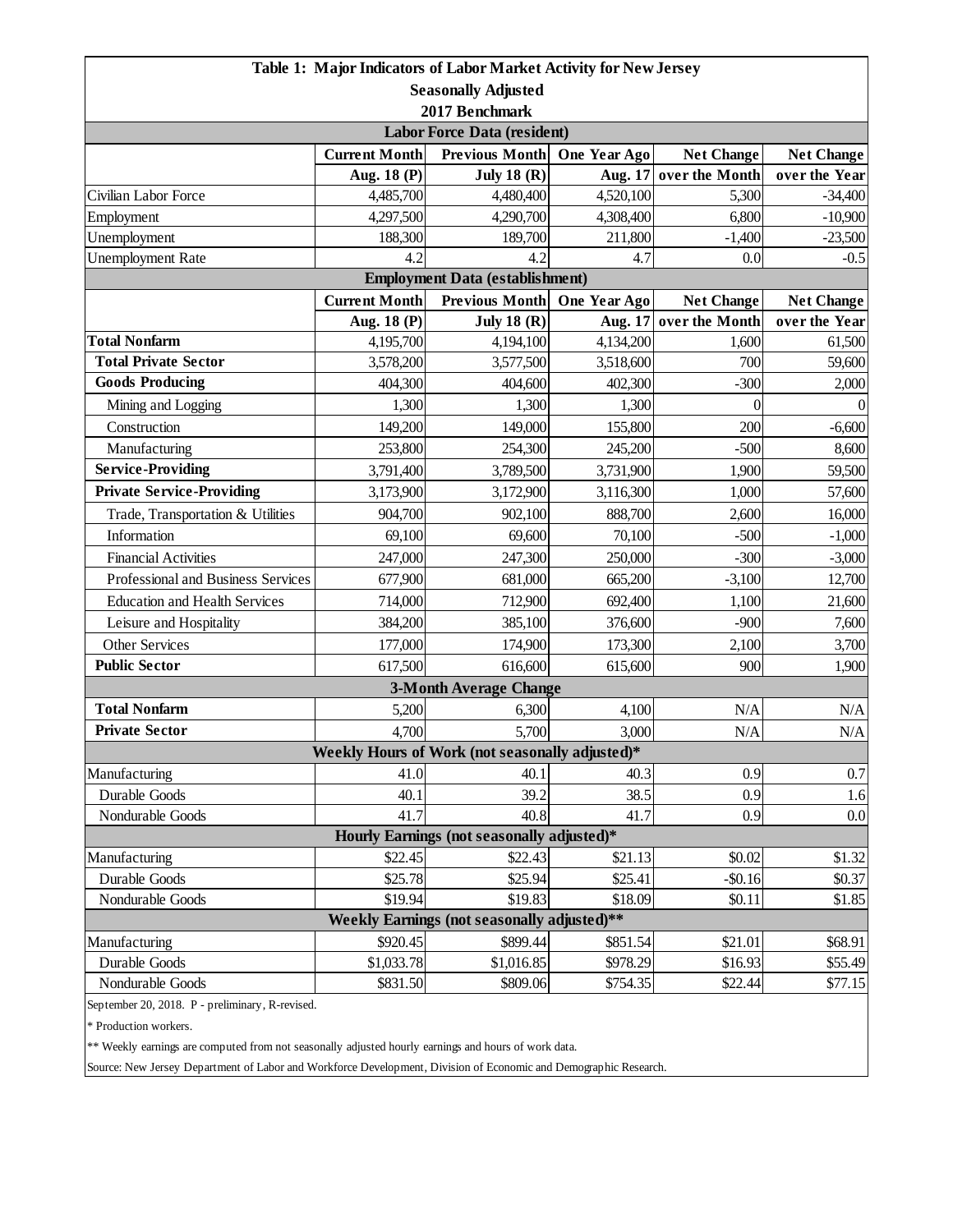| Table 2: New Jersey Civilian Labor Force Trends |                                                                        |                                |                        |                   |                            |                     |
|-------------------------------------------------|------------------------------------------------------------------------|--------------------------------|------------------------|-------------------|----------------------------|---------------------|
| 2017 Benchmark                                  |                                                                        |                                |                        |                   |                            |                     |
|                                                 |                                                                        | <b>Not Seasonally Adjusted</b> |                        |                   | <b>Seasonally Adjusted</b> |                     |
|                                                 | Aug. 18 (P)                                                            | July 18 $(R)$                  | Aug. 17                | Aug. 18 (P)       | July 18 $(R)$              | Aug. 17             |
| Civilian Labor Force                            | 4,527,400                                                              | 4,579,800                      | 4,545,600              | 4,485,700         | 4,480,400                  | 4,520,100           |
| Resident Employment                             | 4,327,800                                                              | 4,361,900                      | 4,319,600              | 4,297,500         | 4,290,700                  | 4,308,400           |
| Unemployment                                    | 199,500                                                                | 217,800                        | 226,000                | 188,300           | 189,700                    | 211,800             |
| Unemployment Rate (%)                           | 4.4                                                                    | 4.8                            | 5.0                    | 4.2               | 4.2                        | 4.7                 |
| Labor Force Participation Rate (%)              | 62.9                                                                   | 63.7                           | 63.5                   | 62.3              | 62.3                       | 63.1                |
| Employment/Population Ratio (%)                 | 60.1                                                                   | 60.6                           | 60.3                   | 59.7              | 59.6                       | 60.1                |
|                                                 | New Jersey Civilian Labor Force Annual Averages 1997 - 2017            |                                |                        |                   |                            |                     |
| Year<br>1997                                    | <b>Labor Force</b>                                                     |                                | 4,039,800              | <b>Employment</b> | Unemployment<br>224,000    | Rate $(\%$ )<br>5.3 |
| 1998                                            | 4,263,800<br>4,246,400                                                 |                                |                        |                   | 194,900                    | 4.6                 |
| 1999                                            | 4,287,900                                                              |                                | 4,051,500              |                   | 193,300                    | 4.5                 |
| 2000                                            | 4,282,100                                                              |                                | 4,094,600<br>4,123,700 |                   | 158,400                    | 3.7                 |
| 2001                                            |                                                                        |                                | 4,106,200              |                   | 182,600                    | 4.3                 |
| 2002                                            | 4,288,800                                                              |                                |                        |                   |                            |                     |
|                                                 | 4,346,200                                                              |                                |                        | 4,095,200         | 251,100                    | 5.8                 |
| 2003                                            | 4,347,200                                                              |                                | 4,093,700              |                   | 253,500                    | 5.8                 |
| 2004                                            | 4,349,200                                                              |                                |                        | 4,138,800         | 210,300                    | 4.8                 |
| 2005                                            | 4,391,600                                                              |                                |                        | 4,194,900         | 196,700                    | 4.5                 |
| 2006                                            | 4,445,900                                                              |                                | 4,236,500              |                   | 209,400                    | 4.7                 |
| 2007                                            | 4,441,800                                                              |                                | 4,251,800              |                   | 190,000                    | 4.3                 |
| 2008                                            | 4,504,400                                                              |                                |                        | 4,264,000         | 240,500<br>412,100         | 5.3                 |
| 2009                                            | 4,550,600                                                              |                                |                        | 4,138,600         |                            | 9.1                 |
| 2010                                            | 4,555,300                                                              |                                | 4,121,500              |                   | 433,900<br>426,800         | 9.5                 |
| 2011                                            | 4,565,300                                                              |                                |                        | 4,138,500         |                            | 9.3                 |
| 2012                                            | 4,588,000                                                              |                                |                        | 4,160,000         | 428,000                    | 9.3                 |
| 2013                                            | 4,548,600                                                              |                                | 4,173,800              |                   | 374,700                    | 8.2                 |
| 2014                                            | 4,527,200                                                              |                                |                        | 4,221,300         | 305,900                    | 6.8                 |
| 2015                                            | 4,537,200                                                              |                                |                        | 4,274,700         | 262,500                    | 5.8                 |
| 2016                                            | 4,530,800                                                              |                                | 4,305,500              |                   | 225,300                    | 5.0                 |
| 2017                                            | 4,518,800                                                              |                                | 4,309,700              |                   | 209,100                    | 4.6                 |
|                                                 | Seasonally Adjusted Civilian Labor Force Data for New Jersey 2017-2018 |                                |                        |                   |                            |                     |
| <b>Date</b>                                     | <b>Labor Force</b>                                                     |                                | <b>Employment</b>      |                   | Unemployment               | Rate %              |
| Jan 2017                                        | 4,524,900                                                              |                                | 4,315,000              |                   | 209,900                    | 4.6                 |
| Feb                                             | 4,523,400                                                              |                                |                        | 4,317,100         | 206,300                    | 4.6                 |
| Mar                                             | 4,522,100<br>4,521,200                                                 |                                | 4,318,000              | 4,318,200         | 203,900<br>203,100         | 4.5<br>4.5          |
| Apr<br>May                                      | 4,520,800                                                              |                                | 4,317,000              |                   | 203,900                    | 4.5                 |
| Jun                                             | 4,521,200                                                              |                                | 4,315,200              |                   | 206,000                    | 4.6                 |
| $_{\rm{Jul}}$                                   | 4,521,400                                                              |                                | 4,312,400              |                   | 209,000                    | 4.6                 |
| Aug                                             | 4,520,100                                                              |                                | 4,308,400              |                   | 211,800                    | 4.7                 |
| Sep                                             | 4,518,100                                                              |                                | 4,304,600              |                   | 213,600                    | 4.7                 |
| Oct                                             | 4,515,400                                                              |                                | 4,301,100              |                   | 214,300                    | 4.7                 |
| Nov                                             | 4,513,900                                                              |                                | 4,300,000              |                   | 213,900                    | 4.7                 |
| Dec                                             | 4,513,700                                                              |                                | 4,300,200              |                   | 213,500                    | 4.7                 |
| Jan 2018                                        | 4,508,700                                                              |                                |                        | 4,296,900         | 211,800                    | 4.7                 |
| Feb                                             | 4,506,800                                                              |                                | 4,297,400              |                   | 209,500                    | 4.6                 |
| Mar                                             | 4,500,000                                                              |                                | 4,292,900              |                   | 207,100                    | 4.6                 |
| Apr                                             | 4,489,200                                                              |                                | 4,285,900              |                   | 203,400                    | 4.5                 |
| May                                             | 4,477,900                                                              |                                |                        |                   | 195,500                    | 4.4                 |
| Jun                                             | 4,475,500                                                              |                                | 4,282,400              |                   | 191,800                    | 4.3                 |
| Jul(R)                                          | 4,480,400                                                              |                                | 4,283,700<br>4,290,700 |                   | 189,700                    | 4.2                 |
| Aug $(P)$                                       | 4,485,700                                                              |                                | 4,297,500              |                   | 188,300                    | 4.2                 |
|                                                 |                                                                        |                                |                        |                   |                            |                     |
| Sep                                             |                                                                        |                                |                        |                   |                            |                     |
| Oct                                             |                                                                        |                                |                        |                   |                            |                     |
| $\operatorname{Nov}$                            |                                                                        |                                |                        |                   |                            |                     |
| $\rm Dec$                                       |                                                                        |                                |                        |                   |                            |                     |

Source: New Jersey Department of Labor and Workforce Development, Division of Economic & Demographic Research. September 20, 2018. P - preliminary, R-revised.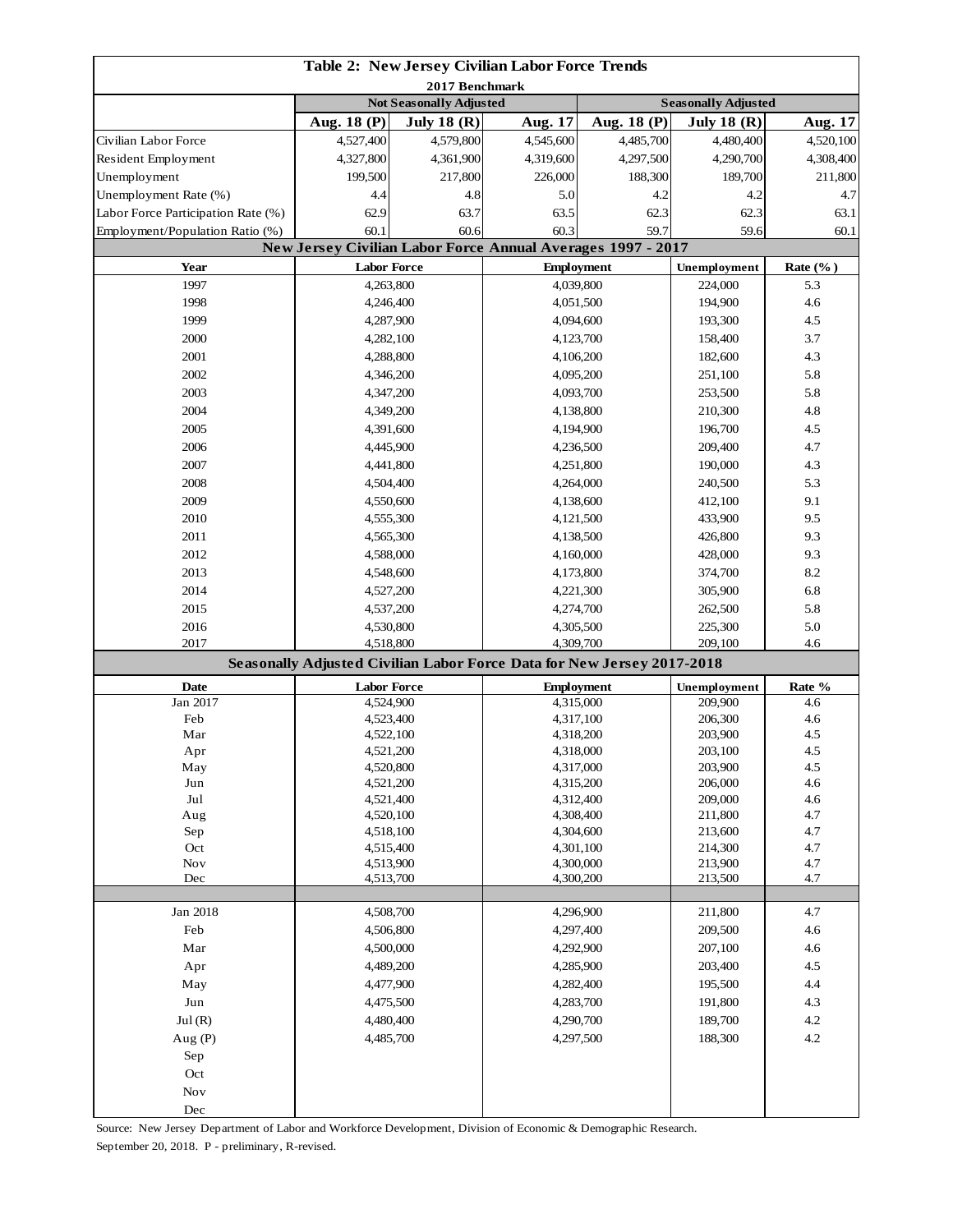| Table 3: New Jersey Nonfarm Employment by Industry for August 2018                                |                        |                       |                        |                    |  |
|---------------------------------------------------------------------------------------------------|------------------------|-----------------------|------------------------|--------------------|--|
| <b>Not Seasonally Adjusted, 2017 Benchmark</b>                                                    |                        |                       |                        |                    |  |
|                                                                                                   | <b>Current Month</b>   | <b>Previous Month</b> | One Year Ago           | <b>Net Change</b>  |  |
| Industry                                                                                          | Aug. 18 (P)            | <b>July 18 (R)</b>    | Aug. 17                | over the Year      |  |
| <b>Total Nonfarm</b>                                                                              | 4,210,400              | 4,227,800             | 4,128,300              | 82,100             |  |
| <b>Total Private Sector</b>                                                                       | 3,634,100              | 3,642,100             | 3,552,100              | 82,000             |  |
| Goods Producing                                                                                   | 411,000                | 410,900               | 409,800                | 1,200              |  |
| Mining & Logging                                                                                  | 1,300                  | 1,300                 | 1,300                  | $\mathbf{0}$       |  |
| <b>Construction</b>                                                                               | 154,600                | 154,400               | 162,100                | $-7,500$           |  |
| <b>Manufacturing</b>                                                                              | 255,100                | 255,200               | 246,400                | 8,700              |  |
| Durable Goods*                                                                                    | 119,000                | 118,400               | 112,100                | 6,900              |  |
| <b>Fabricated Metal Products</b>                                                                  | 21,300                 | 21,200                | 21,100                 | 200                |  |
| Machinery Manufacturing                                                                           | 13,800                 | 13,800                | 13,800                 | $\Omega$           |  |
| Computer and Electronic Products                                                                  | 24,600                 | 24,400                | 23,900                 | 700                |  |
| Miscellaneous Manufacturing                                                                       | 17,500                 | 17,500                | 17,500                 | $\mathbf{0}$       |  |
| Nondurable Goods*                                                                                 | 136,100                | 136,800               | 134,300                | 1,800              |  |
| Food Manufacturing                                                                                | 36,700                 | 36,500                | 35,800                 | 900                |  |
| Paper Manufacturing                                                                               | 9,500                  | 9,500                 | 9,800                  | $-300$             |  |
| Printing and Related Support<br><b>Chemical Manufacturing</b>                                     | 13,400<br>44,400       | 13,500                | 13,800                 | $-400$             |  |
| Pharmaceutical and Medicine                                                                       | 22,600                 | 45,100                | 44,100                 | 300                |  |
|                                                                                                   | 3,799,400              | 22,900                | 22,800                 | $-200$             |  |
| Service-Providing<br>Private Service-Providing                                                    | $\overline{3,223,100}$ | 3,816,900             | 3,718,500<br>3,142,300 | 80,900<br>80,800   |  |
| <b>Trade, Transportation, and Utilities</b>                                                       | 900,800                | 3,231,200<br>900,100  | 884,100                | 16,700             |  |
| Wholesale Trade*                                                                                  | 223,200                |                       | 219,200                | 4,000              |  |
| Retail Trade*                                                                                     |                        | 221,800               |                        |                    |  |
|                                                                                                   | 463,500<br>33,300      | 464,300               | 466,000<br>32,500      | $-2,500$           |  |
| Building Material & Garden Equip. and Supplies Dealers                                            | 114,400                | 34,300                |                        | 800                |  |
| Food and Beverage Stores<br>Health and Personal Care Stores                                       | 36,900                 | 114,500               | 116,200<br>37,100      | $-1,800$           |  |
|                                                                                                   | 51,700                 | 36,600                | 51,700                 | $-200$<br>$\Omega$ |  |
| Clothing and Clothing Accessories Stores<br>Sporting Goods, Hobby, Musical Inst., and Book Stores |                        | 51,500                |                        |                    |  |
| <b>General Merchandise Stores</b>                                                                 | 12,600<br>71,600       | 12,500                | 14,800<br>74,300       | $-2,200$           |  |
| Transportation, Warehousing, and Utilities                                                        | 214,100                | 71,500<br>214,000     | 198,900                | $-2,700$<br>15,200 |  |
| Utilities*                                                                                        | 14,300                 | 14,400                | 14,200                 | 100                |  |
| Transportation & Warehousing*                                                                     | 199,800                | 199,600               | 184,700                | 15,100             |  |
| <b>Information</b>                                                                                | 69,500                 | 70,100                | 70,500                 | $-1,000$           |  |
| Publishing Industries (except Internet)                                                           | 16,800                 | 16,900                | 17,500                 | -700               |  |
| Telecommunications                                                                                | 24,700                 | 24,900                | 26,100                 | $-1,400$           |  |
| Data Processing, Hosting, and Related Services                                                    | 10,100                 | 10,100                | 9,900                  | 200                |  |
| <b>Financial Activities</b>                                                                       | 250,400                | 250,900               | 253,000                | $-2,600$           |  |
| Finance and Insurance*                                                                            | 189,700                | 190,100               | 192,400                | $-2,700$           |  |
| Financial Investments and Related Activities                                                      | 37,400                 | 37,100                | 40,000                 | $-2,600$           |  |
| Insurance Carriers and Related Activities                                                         | 79,300                 | 79,900                | 80,200                 | -900               |  |
| Real Estate and Rental and Leasing*                                                               | 60,700                 | 60,800                | 60,600                 | 100                |  |
| <b>Professional and Business Services</b>                                                         | 686,800                | 691,700               | 670,000                | 16,800             |  |
| Professional, Scientific, and Technical Services*                                                 | 305,100                | 304,800               | 299,600                | 5,500              |  |
| Management of Companies and Enterprises*                                                          | 81,200                 | 81,200                | 83,700                 | $-2,500$           |  |
| Administrative Support & Waste Management/Remediation*                                            | 300,500                | 305,700               | 286,700                | 13,800             |  |
| <b>Education and Health Services</b>                                                              | 699,800                | 702,500               | 675,300                | 24,500             |  |
| Educational Services*                                                                             | 110,400                | 112,400               | 95,200                 | 15,200             |  |
| Health Care and Social Assistance*                                                                | 589,400                | 590,100               | 580,100                | 9,300              |  |
| Hospitals                                                                                         | 164,100                | 164,200               | 161,100                | 3,000              |  |
| Nursing and Residential Care Facilities                                                           | 96,300                 | 95,600                | 95,100                 | 1,200              |  |
| Social Assistance                                                                                 | 88,700                 | 91,500                | 88,800                 | -100               |  |
| <b>Leisure and Hospitality</b>                                                                    | 435,500                | 436,200               | 414,000                | 21,500             |  |
| Arts, Entertainment, and Recreation*                                                              | 87,800                 | 88,900                | 87,000                 | 800                |  |
| Accommodation and Food Services*                                                                  | 347,700                | 347,300               | 327,000                | 20,700             |  |
| Food Services and Drinking Places                                                                 | 282,400                | 282,300               | 272,800                | 9,600              |  |
| <b>Other Services</b>                                                                             | 180,300                | 179,700               | 175,400                | 4,900              |  |
| Repair and Maintenance                                                                            | 32,500                 | 33,300                | 33,300                 | -800               |  |
| Personal and Laundry Services                                                                     | 64,500                 | 62,700                | 62,000                 | 2,500              |  |
| Religious, Grantmaking, Civic, Professional and Similar Org.                                      | 83,300                 | 83,700                | 80,100                 | 3,200              |  |
| Government                                                                                        | 576,300                | 585,700               | 576,200                | <b>100</b>         |  |

September 20, 2018 P - preliminary, R-revised. Shaded rows denote supersector series, \* denote sector series.

Source: New Jersey Department of Labor and Workforce Development, Division of Economic and Demographic Research.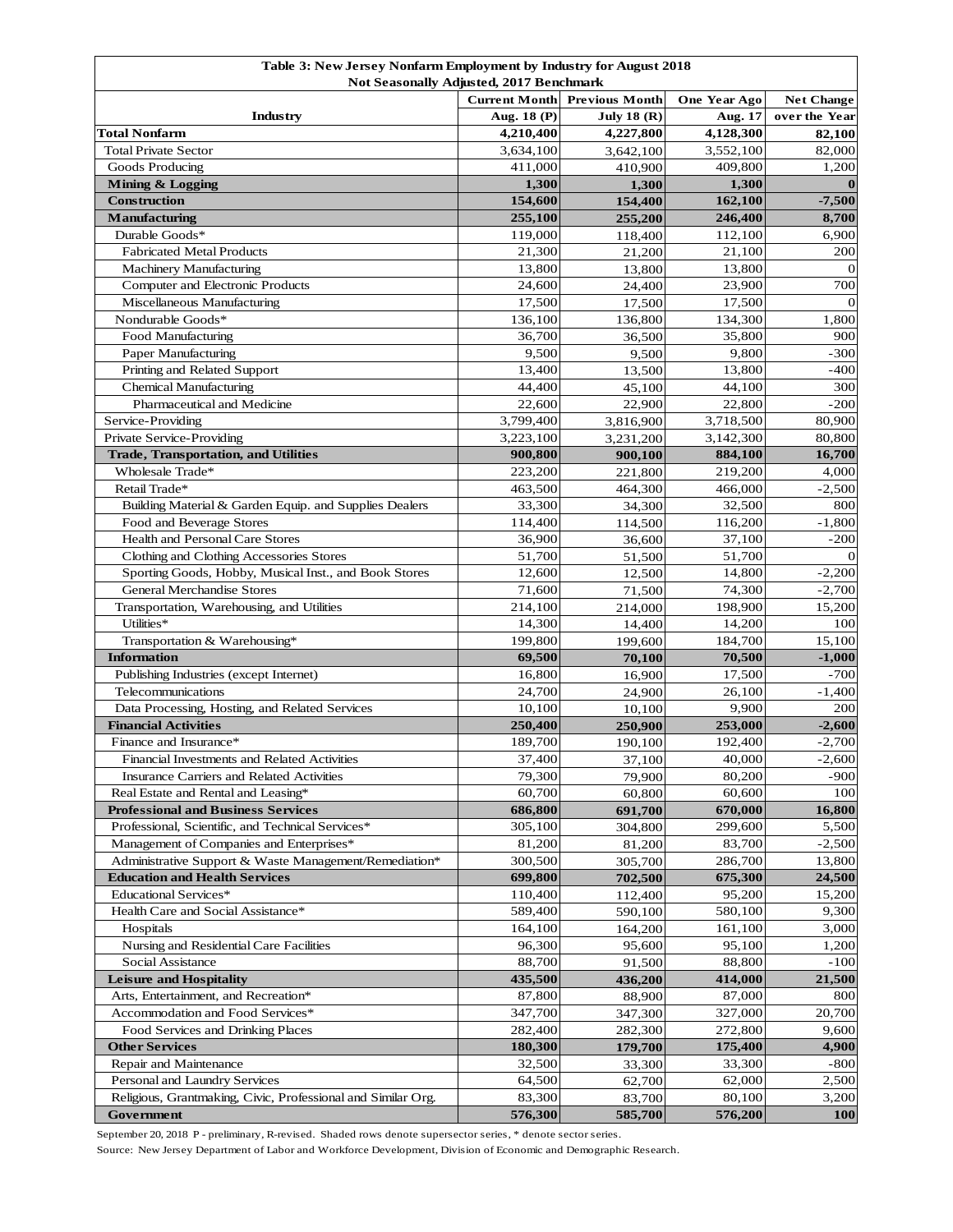| <b>Annual Averages</b><br><b>Total</b><br><b>Private Sector</b><br>Service-<br><b>Total</b><br><b>Manufacturing</b><br>Providing<br>Year<br>Construction<br>1997<br>3,719,800<br>3,148,900<br>131,800<br>427,800<br>2,587,100<br>1998<br>3,801,300<br>3,228,900<br>427,300<br>136,100<br>2,663,200<br>1999<br>3,901,200<br>3,322,600<br>420,500<br>2,756,300<br>143,600<br>2000<br>419,600<br>3,994,600<br>3,404,600<br>149,600<br>2,833,400 |               |
|----------------------------------------------------------------------------------------------------------------------------------------------------------------------------------------------------------------------------------------------------------------------------------------------------------------------------------------------------------------------------------------------------------------------------------------------|---------------|
|                                                                                                                                                                                                                                                                                                                                                                                                                                              |               |
|                                                                                                                                                                                                                                                                                                                                                                                                                                              | <b>Public</b> |
|                                                                                                                                                                                                                                                                                                                                                                                                                                              |               |
|                                                                                                                                                                                                                                                                                                                                                                                                                                              |               |
|                                                                                                                                                                                                                                                                                                                                                                                                                                              | 571,000       |
|                                                                                                                                                                                                                                                                                                                                                                                                                                              | 572,400       |
|                                                                                                                                                                                                                                                                                                                                                                                                                                              | 578,600       |
|                                                                                                                                                                                                                                                                                                                                                                                                                                              | 590,100       |
| 2001<br>3,996,900<br>3,392,800<br>399,100<br>158,800<br>2,833,200                                                                                                                                                                                                                                                                                                                                                                            | 604,100       |
| 2002<br>3,983,700<br>3,368,300<br>365,100<br>162,600<br>2,839,100                                                                                                                                                                                                                                                                                                                                                                            | 615,300       |
| 2003<br>3,977,200<br>3,353,300<br>348,000<br>160,500<br>2,843,300                                                                                                                                                                                                                                                                                                                                                                            | 623,900       |
| 2004<br>3,997,900<br>3,362,400<br>335,700<br>165,900<br>2,859,200                                                                                                                                                                                                                                                                                                                                                                            | 635,600       |
| 2005<br>4,038,400<br>3,394,600<br>327,800<br>169,100<br>2,896,000                                                                                                                                                                                                                                                                                                                                                                            | 643,800       |
| 2006<br>4,069,700<br>3,420,100<br>321,100<br>174,900<br>2,922,400                                                                                                                                                                                                                                                                                                                                                                            | 649,600       |
| 2007<br>172,300<br>4,077,200<br>3,427,100<br>308,400<br>2,944,800                                                                                                                                                                                                                                                                                                                                                                            | 650,100       |
| 2008<br>295,400<br>4,048,500<br>3,396,900<br>164,500<br>2,935,300                                                                                                                                                                                                                                                                                                                                                                            | 651,600       |
| 2009<br>3,894,200<br>3,239,200<br>260,900<br>138,600<br>2,838,300                                                                                                                                                                                                                                                                                                                                                                            | 655,000       |
| 252,100<br>2010<br>3,848,700<br>3,206,000<br>129,500<br>2,823,000                                                                                                                                                                                                                                                                                                                                                                            | 642,700       |
| 2011<br>3,847,700<br>3,226,000<br>246,900<br>129,900<br>2,847,900                                                                                                                                                                                                                                                                                                                                                                            | 621,700       |
| 2012<br>3,890,700<br>3,271,700<br>240,900<br>130,400<br>2,899,100                                                                                                                                                                                                                                                                                                                                                                            | 619,000       |
| 2013<br>3,935,400<br>238,700<br>137,600<br>3,316,900<br>2,939,300                                                                                                                                                                                                                                                                                                                                                                            | 618,400       |
| 2014<br>3,967,900<br>3,347,900<br>238,800<br>141,600<br>2,966,100                                                                                                                                                                                                                                                                                                                                                                            | 620,100       |
| 2015<br>4,012,600<br>3,397,800<br>238,800<br>148,400<br>3,009,200                                                                                                                                                                                                                                                                                                                                                                            | 614,900       |
| 2016<br>4,073,500<br>3,459,400<br>242,100<br>153,500<br>3,062,500                                                                                                                                                                                                                                                                                                                                                                            | 614,100       |
| 3,512,600<br>244,600<br>2017<br>4,127,400<br>155,000<br>3,111,700                                                                                                                                                                                                                                                                                                                                                                            | 614,900       |
| <b>Seasonally Adjusted Monthly Data</b>                                                                                                                                                                                                                                                                                                                                                                                                      |               |
| 2017                                                                                                                                                                                                                                                                                                                                                                                                                                         |               |
| Jan<br>4,109,100<br>3,495,000<br>243,400<br>154,900<br>3,095,400                                                                                                                                                                                                                                                                                                                                                                             | 614,100       |
| Feb<br>4,114,800<br>3,501,000<br>243,800<br>157,000<br>3,098,900                                                                                                                                                                                                                                                                                                                                                                             | 613,800       |
| Mar<br>4,113,200<br>3,499,300<br>243,300<br>155,900<br>3,098,700                                                                                                                                                                                                                                                                                                                                                                             | 613,900       |
| 4,115,700<br>3,504,000<br>243,700<br>155,400<br>3,103,600<br>Apr                                                                                                                                                                                                                                                                                                                                                                             | 611,700       |
| 4,122,000<br>3,509,500<br>244,400<br>155,600<br>3,108,200<br>May                                                                                                                                                                                                                                                                                                                                                                             | 612,500       |
| Jun<br>4,135,600<br>3,520,800<br>244,800<br>156,000<br>3,118,700                                                                                                                                                                                                                                                                                                                                                                             | 614,800       |
| Jul<br>4,125,000<br>3,510,800<br>245,400<br>155,100<br>3,109,000                                                                                                                                                                                                                                                                                                                                                                             | 614,200       |
| 155,800<br>3,116,300<br>4,134,200<br>3,518,600<br>245,200<br>Aug                                                                                                                                                                                                                                                                                                                                                                             | 615,600       |
| 245,200<br>3,119,300<br>Sep<br>4,137,900<br>3,522,500<br>156,600                                                                                                                                                                                                                                                                                                                                                                             | 615,400       |
| 4,144,800<br>3,529,500<br>245,300<br>153,100<br>3,129,700<br>Oct                                                                                                                                                                                                                                                                                                                                                                             | 615,300       |
| <b>Nov</b><br>4,150,500<br>3,535,200<br>244,900<br>153,300<br>3,135,600                                                                                                                                                                                                                                                                                                                                                                      | 615,300       |
| 4,146,800<br>3,532,800<br>246,500<br>151,500<br>3,133,500<br>Dec                                                                                                                                                                                                                                                                                                                                                                             | 614,000       |
| 2018                                                                                                                                                                                                                                                                                                                                                                                                                                         |               |
| 4,162,200<br>3,546,200<br>246,700<br>153,700<br>3,144,500<br>Jan                                                                                                                                                                                                                                                                                                                                                                             | 616,000       |
| Feb<br>4,175,200<br>3,560,200<br>248,400<br>155,500<br>3,155,000                                                                                                                                                                                                                                                                                                                                                                             | 615,000       |
| Mar<br>4,181,500<br>3,565,800<br>249,600<br>154,200<br>3,160,700                                                                                                                                                                                                                                                                                                                                                                             | 615,700       |
| 4,175,100<br>3,560,300<br>250,800<br>153,900<br>3,154,300<br>Apr                                                                                                                                                                                                                                                                                                                                                                             | 614,800       |
| 252,500<br>4,180,000<br>3,564,200<br>150,900<br>3,159,500<br>May                                                                                                                                                                                                                                                                                                                                                                             | 615,800       |
| Jun<br>4,187,500<br>3,571,000<br>252,900<br>150,100<br>3,166,700                                                                                                                                                                                                                                                                                                                                                                             | 616,500       |
| Jul(R)<br>4,194,100<br>3,577,500<br>254,300<br>149,000<br>3,172,900                                                                                                                                                                                                                                                                                                                                                                          | 616,600       |
| 4,195,700<br>3,578,200<br>253,800<br>149,200<br>3,173,900<br>Aug $(P)$                                                                                                                                                                                                                                                                                                                                                                       | 617,500       |
| Sep                                                                                                                                                                                                                                                                                                                                                                                                                                          |               |
| Oct                                                                                                                                                                                                                                                                                                                                                                                                                                          |               |
| <b>Nov</b>                                                                                                                                                                                                                                                                                                                                                                                                                                   |               |
| Dec                                                                                                                                                                                                                                                                                                                                                                                                                                          |               |

September 20, 2018 P - preliminary, R-revised.

Source: New Jersey Department of Labor and Workforce Development, Division of Economic & Demographic Research.